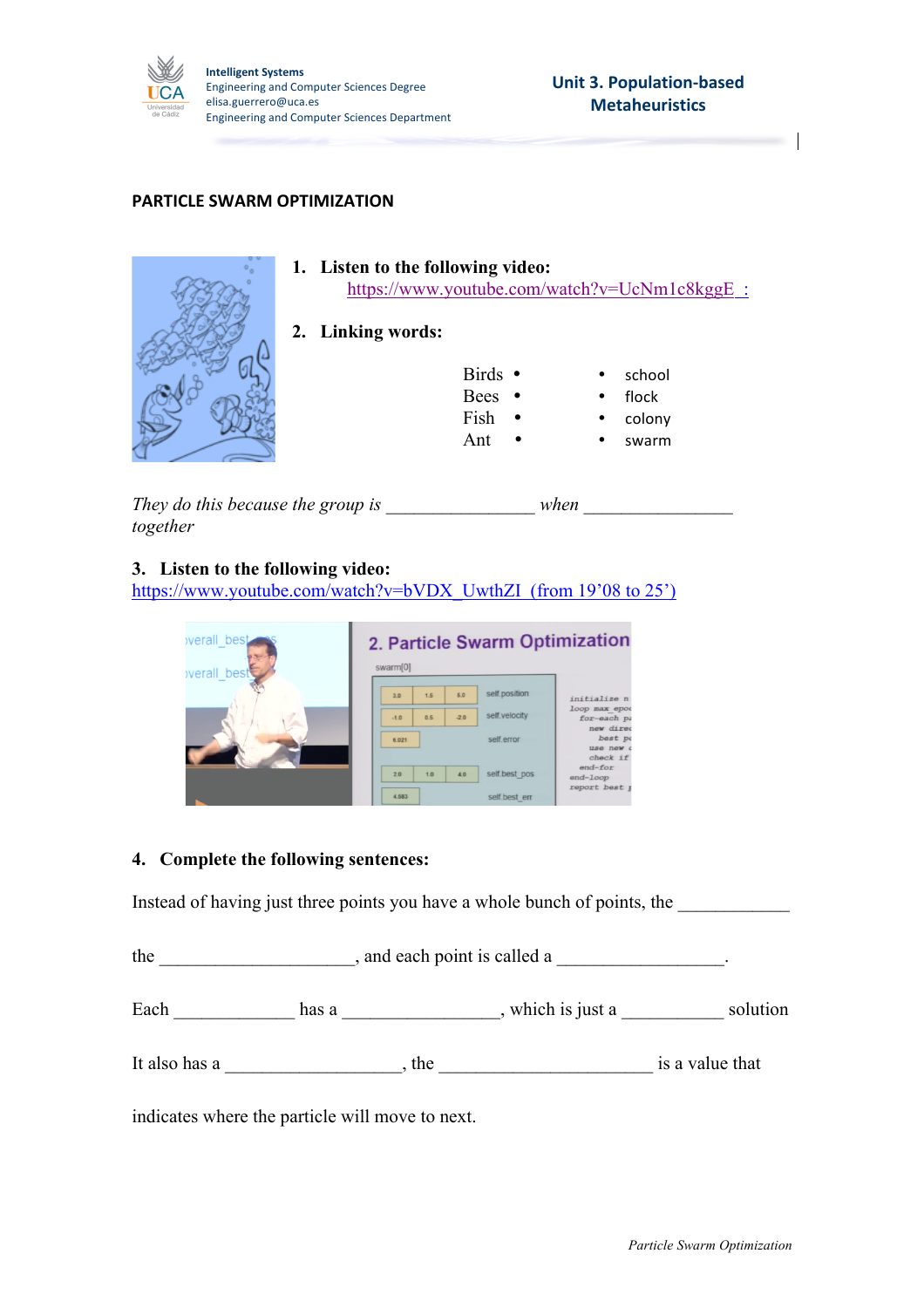

 $\overline{\phantom{a}}$ 

Each particle has a measure of error at its current position and it also has memory of the best position it found and the associate error. There's a global \_\_\_\_\_\_\_\_\_\_\_\_\_\_\_\_\_\_\_\_ \_\_\_\_\_\_\_\_\_\_\_\_\_\_\_\_ position found by any particle and its associates There's a compared loop and then you process each particle and at each particle and at each particle and at each particle and at each particle and at each particle and at each particle and at each particle and at each part \_\_\_\_\_\_\_\_\_\_\_\_\_\_\_\_\_\_\_\_\_\_\_ you calculate a new velocity and the new velocity will determine where that point \_\_\_\_\_\_\_\_\_\_\_\_\_\_\_\_\_\_\_ \_\_\_\_\_\_\_\_\_\_\_\_\_\_\_\_\_\_\_\_ The velocity has three components: •  $\therefore$  a particle that's moving tends to keep moving in the same direction • and also it has another component that tends to move towards the best position that  $\frac{1}{\sqrt{2}}$ • The third component that moves it towards the best position found by any \_\_\_\_\_\_\_\_\_\_\_\_\_\_\_\_\_\_\_\_\_\_\_\_ in the \_\_\_\_\_\_\_\_\_\_\_\_\_\_\_\_\_\_\_\_\_\_\_\_\_\_\_\_\_\_ Every optimization method has parameters you have to \_\_\_\_\_\_\_\_\_\_\_\_\_\_\_\_\_\_\_\_\_\_\_\_\_\_\_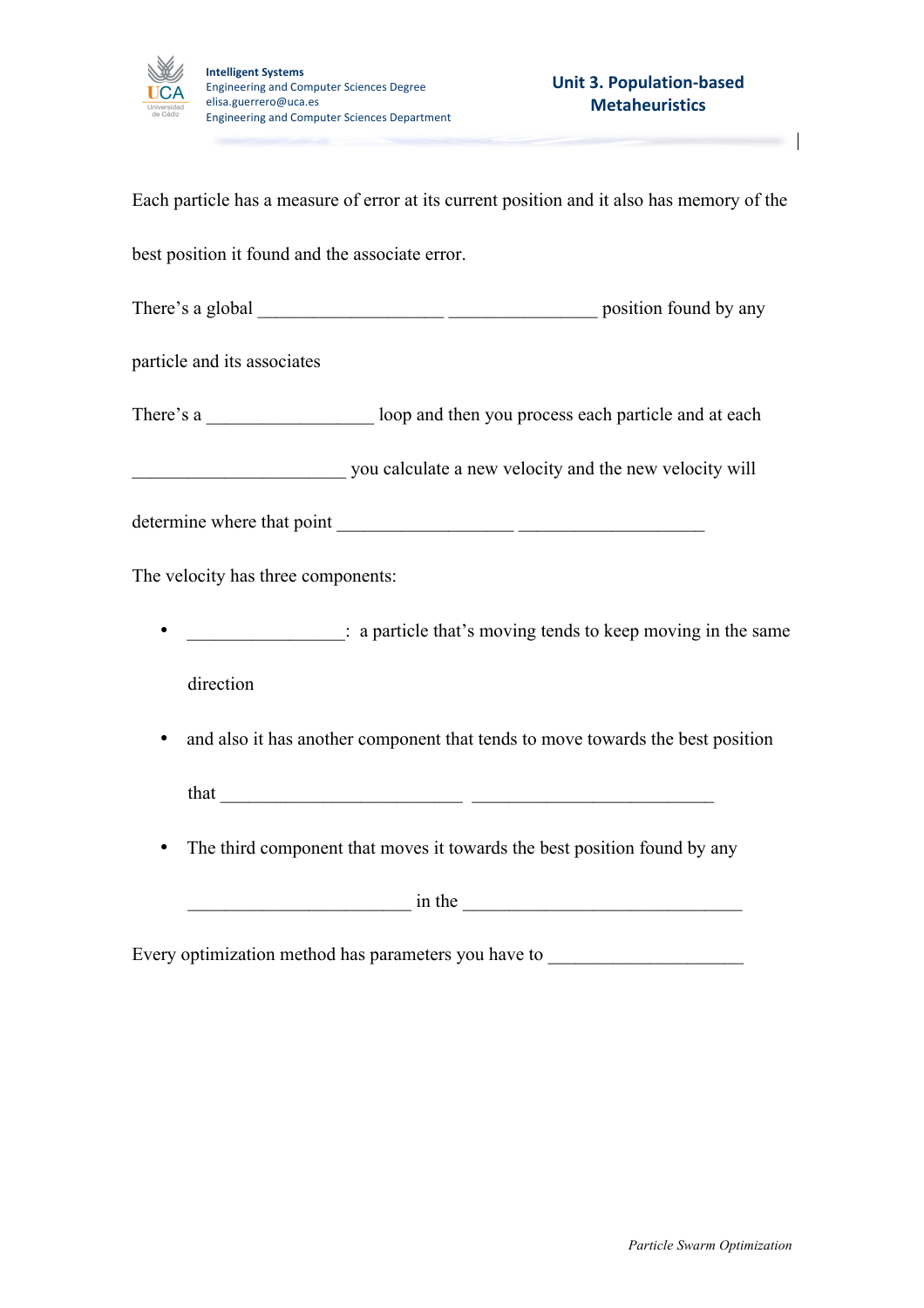

## **5.** Looking for the hidden treasure ...

In a room of *M x N* cells there exists a particular position where the most delicious food is present, and we are going to find out using PSO.

You are a particle belonging to a population of 10 elements, and you are given an initial position and velocity, as well as, the three parameters:

*w*=0.8: inertia

*cp*=0.7: influence of the particular best position

*cg*=0.8: influence of the global best position

You must calculate your new position and velocity in each iteration, according to the following equations and keep the track of your particular best evaluation as well as the global best evaluation.

The modification of the particle's position can be mathematically modeled according to the following equation:

$$
V_i^{k+1} = wV_i^k + c_p r_p(S_{pbest_i} - S_i^k) + c_g r_g(S_{gbest} - S_i^k)
$$
  

$$
S_i^{k+1} = S_i^k + V_i^{k+1}
$$

where,

 $V_i^k$  : velocity of agent i at iteration k,  $k$ 

w: influence of the previous velocity,

 $c_i$ : influence of the global or local previous solution,

 $r_i$ : uniformly distributed random number between 0 and 1,

 $S_i^k$  : current position of agent i at iteration k,

 $pbest_i$ : pbest of agent i,

gbest: gbest of the group.

| $k=0$        | $k=1$                         | $k=2$                            | $k=3$                            | $k=4$                            | $k=5$                            | $k=6$                            |
|--------------|-------------------------------|----------------------------------|----------------------------------|----------------------------------|----------------------------------|----------------------------------|
|              | $r_p = 0.6824$<br>$rg=0.8041$ | $r_p = 0.4306$<br>$r_g = 0.8663$ | $r_p = 0.0218$<br>$r_g = 0.9667$ | $r_p = 0.1656$<br>$r_g = 0.0554$ | $r_p = 0.1340$<br>$r_g = 0.6693$ | $r_p = 0.0536$<br>$r_g = 0.9297$ |
| $S^0=$       | $S^1=$                        | $S^2=$                           | $S^3=$                           | $S^4=$                           | $S^5=$                           | $S^6=$                           |
| $V^0=0$      | $V^{\text{I}}=$               | $V^2=$                           | $V^3=$                           | $V^4=$                           | $V^5=$                           | $V^6=$                           |
| $p_{best}$ = | $p_{best}$ =                  | $p_{best}$ =                     | $p_{best}$ =                     | $p_{best}$ =                     | $p_{best}$ =                     | $p_{best}$ =                     |
| $g_{best}$ = | $g_{best}$ =                  | $g_{best}$ =                     | $g_{best}$ =                     | $g_{best}$ =                     | $g_{best}$ =                     | $g_{best}$ =                     |

6. **Implement a PSO strategy** based on exercise 1.

• Evaluation function: the particles can smell the food, **the closer the food the stronger the smell** … *(To simulate this smell evaluation function let's assume that the treasure is hidden at position (x, y))*